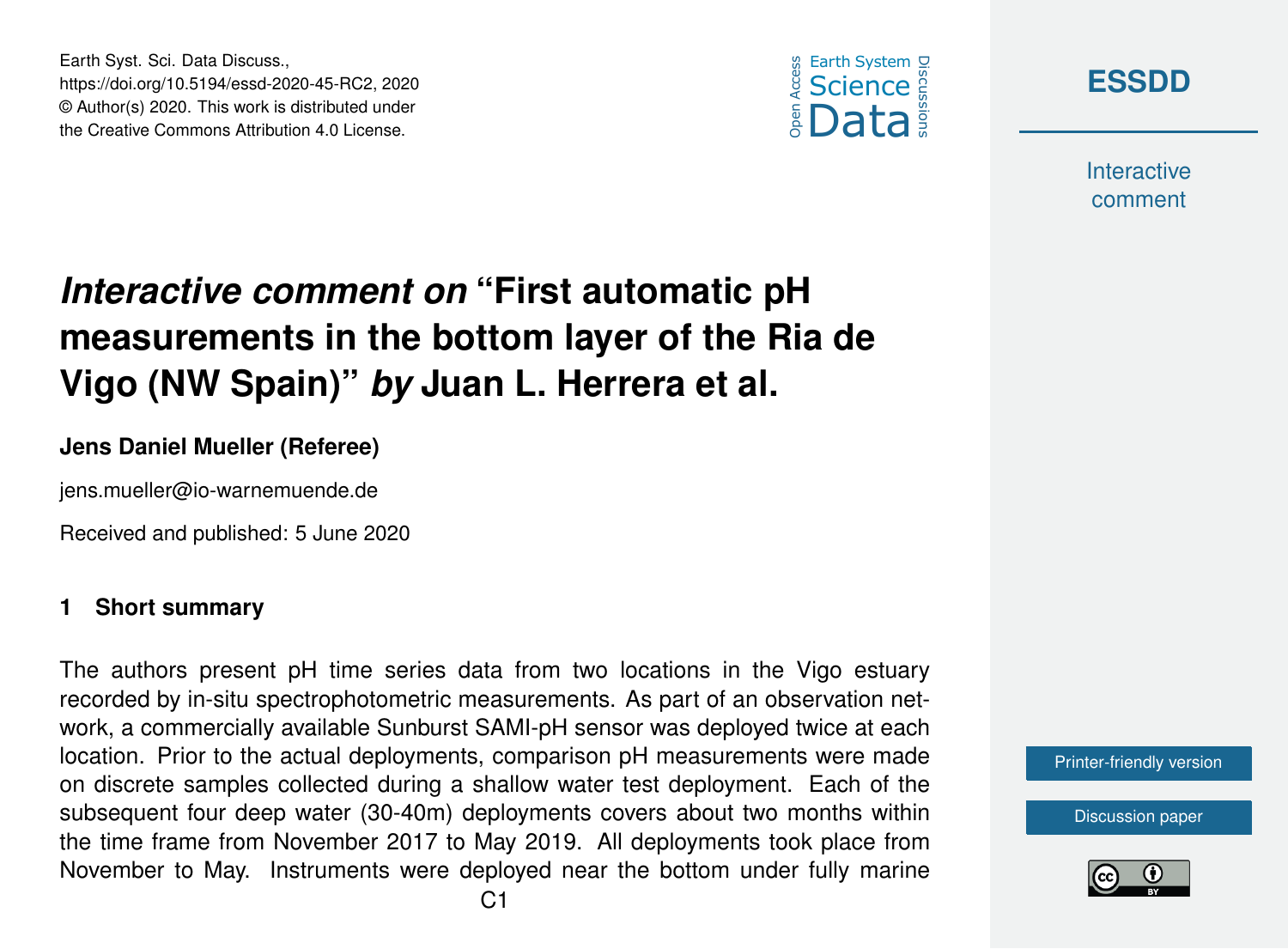conditions (salinity 33-36). Spectrophotometric pH measurements performed over a muddy seabed during deployments 1 and 2 are believed to be affected by suspended sediments. The authors apply a quality control procedure, which consists of the removal of (i) pH data outside a pre-defined pH range (7.5-8.25) and (ii) pH data that deviate more than two times the observed standard deviation from a rolling average. The full suite of temperature, salinity, and pressure data is made available only for deployment 4.

#### **2 General comments**

Obtaining pH data with high quality and spatio temporal resolution is an important task in order to track ocean acidification and decipher long-term trends from natural variability. The authors pursue this goal by the deployment of state-of-the-art sensor technology. In principal, the presented data set could be considered significant and unique. However, the usefulness for future interpretations of the data set in its current form is restricted, mainly due to insufficient methodological information, high uncertainty in the recorded pH data, inappropriate data processing procedures, restricted temporal coverage, and lack of additional data from the observation network. As a consequence, the data set quality does not allow to achieve the stated goal of capturing "a coherent signal of acidification".

**Measurement uncertainty**: The authors find an offset between in-situ and comparison measurements during the test deployment. The linear regression line in Fig.2 reveals that this offset is pH-dependent and ranges between 0.1 and 0.18 pH units. The reported discrepancy is significantly larger than the Global Ocean Acidification Observing Network (GOA-ON) "weather" and "climate" goals for pH measurements, claiming uncertainties of +/- 0.02 and +/- 0.003, respectively (Newton et al., 2015). It also exceeds the accuracy estimate stated by the authors (+/- 0.003). Any attribution, explanation

# **[ESSDD](https://www.earth-syst-sci-data-discuss.net/)**

**Interactive** comment

[Printer-friendly version](https://www.earth-syst-sci-data-discuss.net/essd-2020-45/essd-2020-45-RC2-print.pdf)

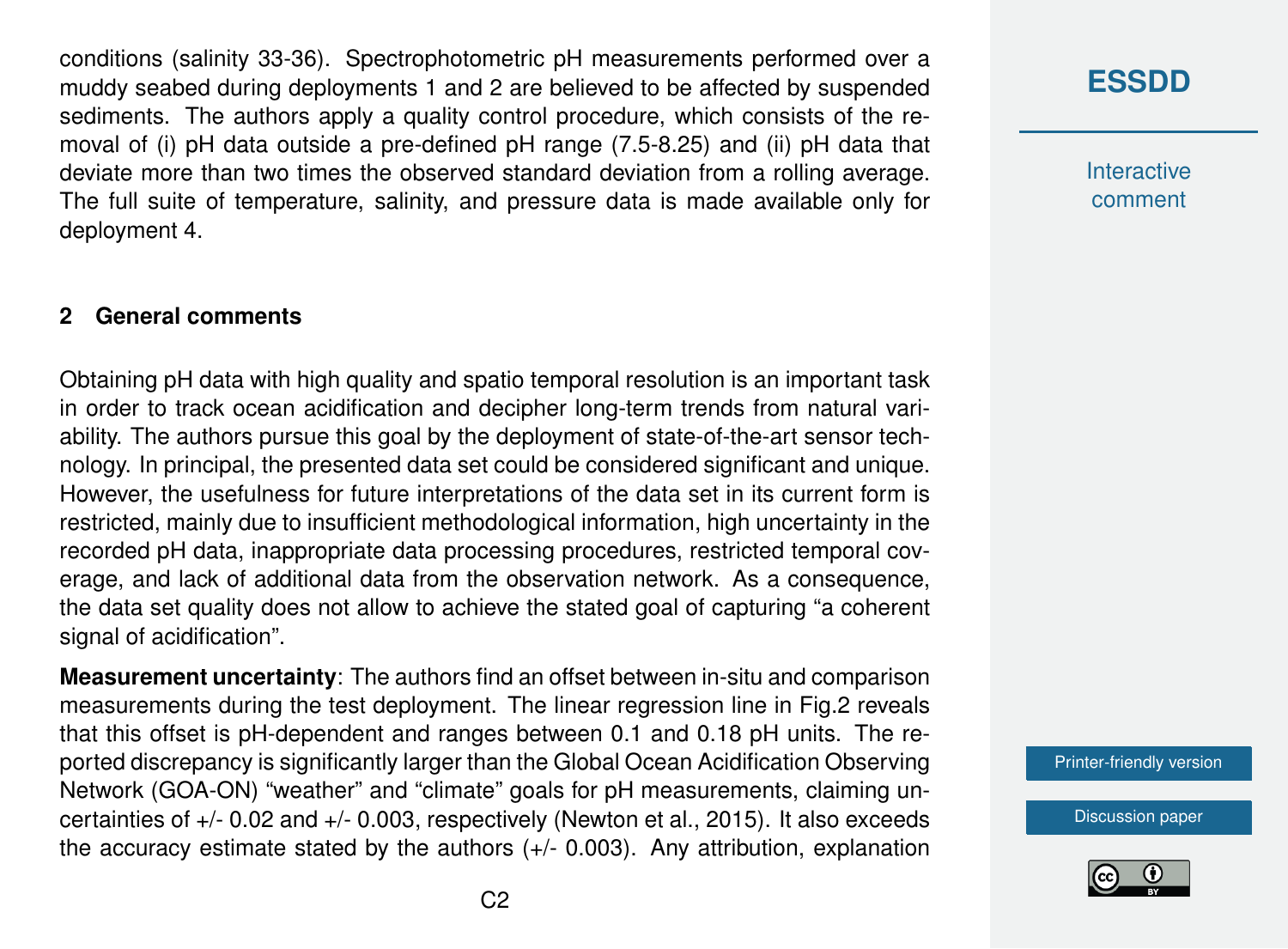or correction of this offset is missing. Central shortcomings in this respect are the lack of any methodological information about the spectrophotometric comparison measurements performed in the laboratory on discrete samples (see specific comments) and the lack of raw data, which prevents an assessment of the source of error. It remains thus unclear, whether the sensor or the laboratory (or both) measurements fail to achieve the required accuracy. As a consequence, any trend estimates derived from comparison of this data set to future observations is at least highly questionable, if not misleading.

**Data processing:** The applied "quality control" procedures appear inappropriate. In a first step, pH date outside a predefined range (7.5-8.25, l.112) are removed. This range is narrower than the stated application range of the method (7-9, l.43). In a second step, pH data that deviate by more than two times the standard deviation from a calculated 12.5-hr running average are removed. Both steps risk to discard environmentally relevant pH variability and would only be justified if a reliable proof is given, that those procedures are appropriate to separate instrumental noise from environmental variability.

**Noisy data**: The authors argue that the higher noise in deployments 1 and 2 is caused by suspended sediments. If this is the case, than the recorded data do not represent environmental pH, are not meaningful for further interpretation, and should thus be removed from the database and manuscript.

**Completeness of data**: The authors mention that the pH data presented here were recorded in the framework of the project A.RIOS which aims at establishing an observation network of ocean acidification. However, the manuscript lacks any information about additional observations available from this network. This seems to conflict with the ESSD guideline which states that "a data set or collection must not be split intentionally".

# **[ESSDD](https://www.earth-syst-sci-data-discuss.net/)**

**Interactive** comment

[Printer-friendly version](https://www.earth-syst-sci-data-discuss.net/essd-2020-45/essd-2020-45-RC2-print.pdf)





### **In summary, it is suggested to**: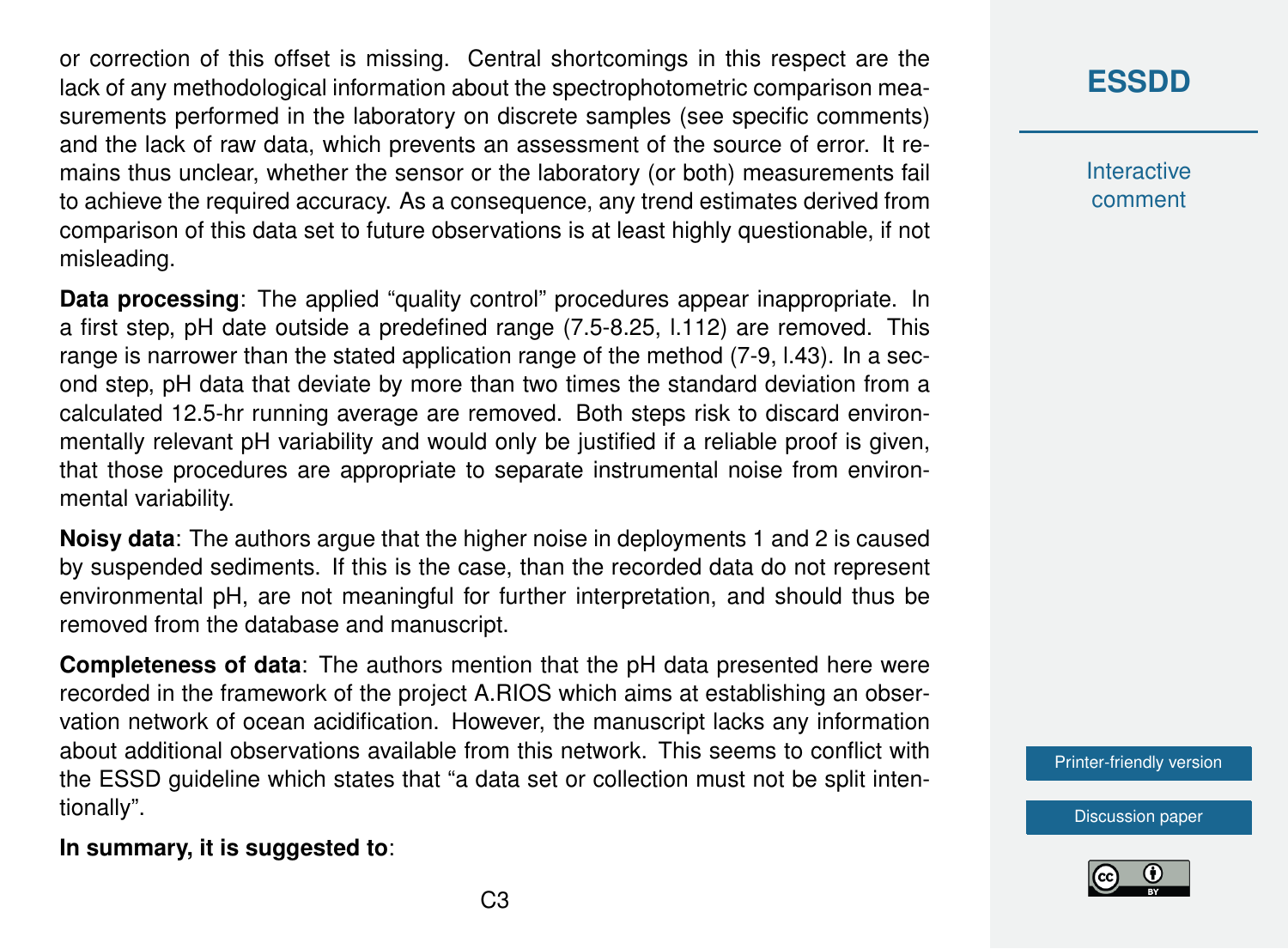- revise and explain laboratory comparison measurements scrupulously, identify the reason for the observed offset and check whether any additional corrections must be applied (see specific comments)
- include raw data from laboratory and sensor measurements in data set in order to enable a re-processing of the data
- remove deployment 1 and 2 from database
- publish data from deployment 3 and 4 only if offset from comparison measurements can be explained and corrected
- ideally, combine data presented here with additional future pH data and other environmental data gained through observation network, as this would increase the usefulness of the data set
- resubmit manuscript when the combined data set allows trend analysis or assessment of drivers of variability

### **3 Specific comments**

### **Material and Methods**

l. 41-42: How were instrument specifications (accuracy, drift behavior, precision) determined?

- l. 43: How was the application range (7-9) specified?
- l. 51: Please specify what you mean by "instrument reasonably simple to operate"

l. 55: What are "standard sampling methods"? Please specify or provide unambiguous reference.

**[ESSDD](https://www.earth-syst-sci-data-discuss.net/)**

**Interactive** comment

[Printer-friendly version](https://www.earth-syst-sci-data-discuss.net/essd-2020-45/essd-2020-45-RC2-print.pdf)

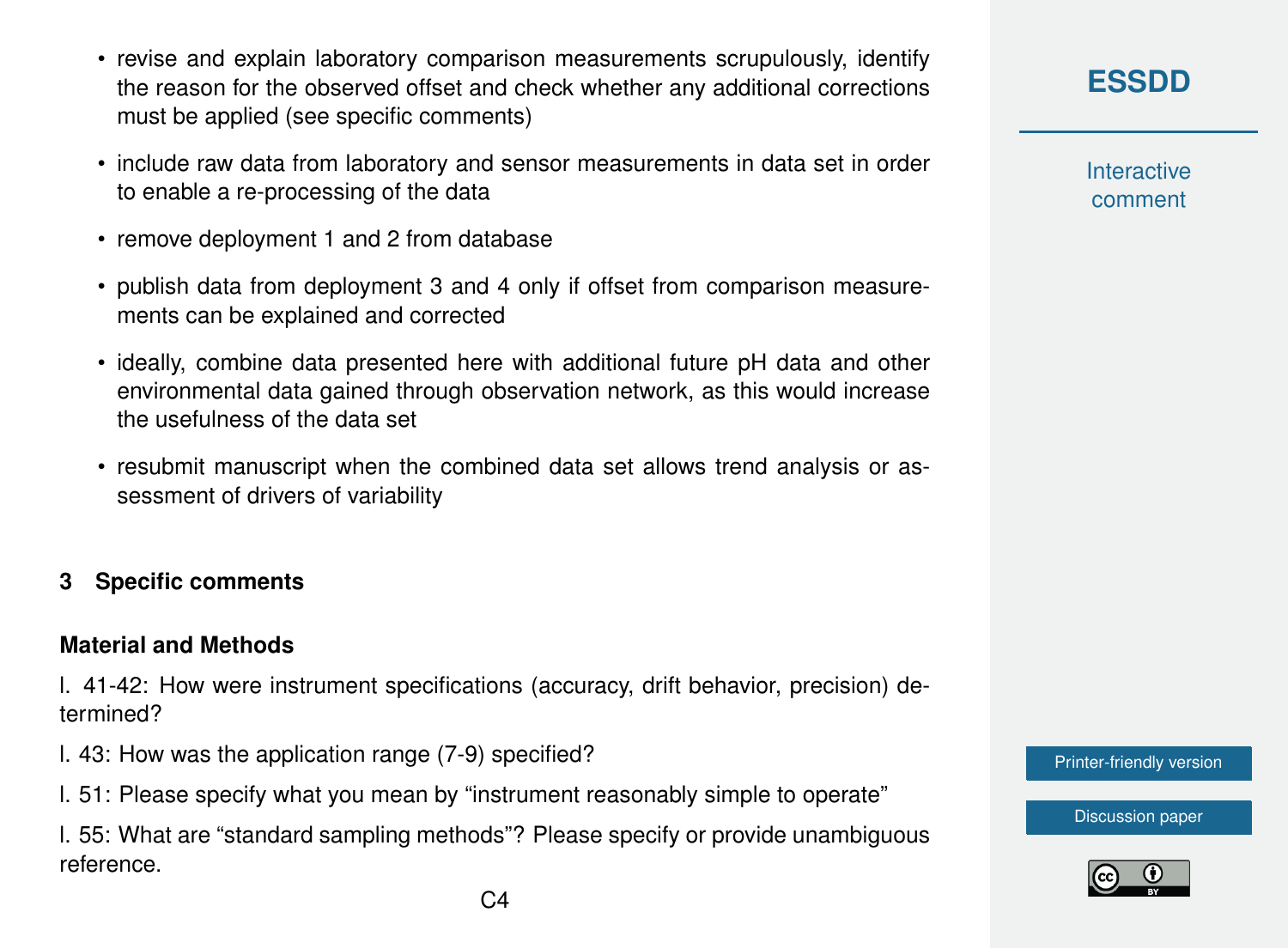l. 56: Where, when and at which depth was the instrument deployed? What were the environmental conditions during this deployment? All laboratory and field test data from the initial test deployment should be made accessible.

l. 58: Any information about spectrophotometric measurements on discrete samples is missing. This is very critical, because it makes it impossible to attribute the observed offset to the sensor data. The following information must be included:

- What kind of equipment was used?
- Were dye impurities corrected or was a purified dye used? (Douglas and Byrne, 2017; Liu et al., 2011)
- How was the dye pH-perturbation corrected (Carter et al., 2013; Hammer et al., 2014)
- Which dye characterization was used to calculate pH from the absorbance ratio R? This is neither referenced for laboratory nor in-situ measurements (Clayton and Byrne, 1993; Liu et al., 2011; Müller and Rehder, 2018).
- At which temperature were laboratory measurements performed? How was the temperature adjusted to match the in-situ measurements? At which temperature are pH results reported in general?
- Please include raw data (R-value, S and T) for all field and laboratory measurements, in order to enable a re-processing of the observations

l. 61: What exactly do you mean by "Although the relationship was not one of identity, it was consistent"? The slope of the linear regression (0.651, Fig. 2) indicates that the pH offset is not constant, but rather a function of the absolute pH.

# **[ESSDD](https://www.earth-syst-sci-data-discuss.net/)**

**Interactive** comment

[Printer-friendly version](https://www.earth-syst-sci-data-discuss.net/essd-2020-45/essd-2020-45-RC2-print.pdf)

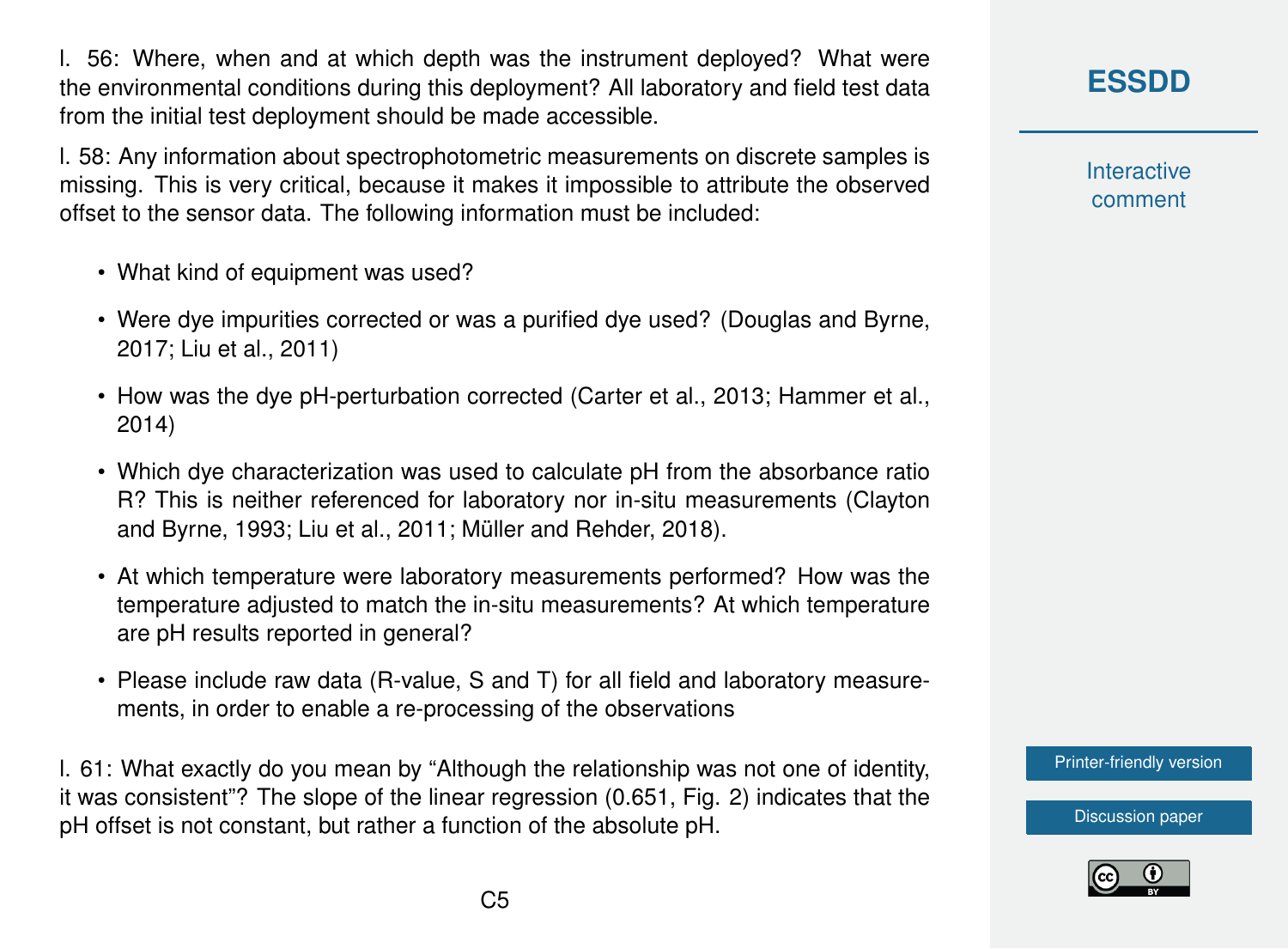l. 61: Why were the authors "encouraged by the results"? The offset is 1-2 orders of magnitude larger than the expected accuracy and has systematic pH-dependence. Please note that neither GOA-ON "weather" nor "climate" criteria are fulfilled.

l. 89: If "the resuspension of sediment" is the cause for the noise observed in deployment 1 and 2, than those data need to be removed.

l. 97: Which temperature record is shown in Fig. 5?

l. 106: What do you mean by "we aligned the temperature, conductivity, and pressure data with the pH time-series"? Does this refer to some kind of interpolation?

l. 109: Did you apply any salinity correction to deployments 1 and 2? If not, please state this explicitly.

l. 111-115: The procedures described here are not quality control measured, but rather an attempt to remove noisy data. It must be clearly argued why data outside the pHrange 7.5 - 8.25 and 2x the SD from the running average are removed.

l. 114: It remains unclear, whether "clean" time series refers to the recorded data or the rolling average. Please specify.

### **Results**

l. 120: Linear regression of pH against time does not seem to be a reasonable analysis on those short time scales. Is there any reason to expect a linear change of pH over the course of the deployments? If not, please remove the regression lines.

l. 125: Please present correlation plots of pH with temperature and salinity if you intend to discuss those.

### **Figures**

Fig.2: Plot and discuss also the pH offset as a function of pH.

Fig.4: Individual data points can not be identified in the line plot. Please increase x-axis

**Interactive** comment

[Printer-friendly version](https://www.earth-syst-sci-data-discuss.net/essd-2020-45/essd-2020-45-RC2-print.pdf)

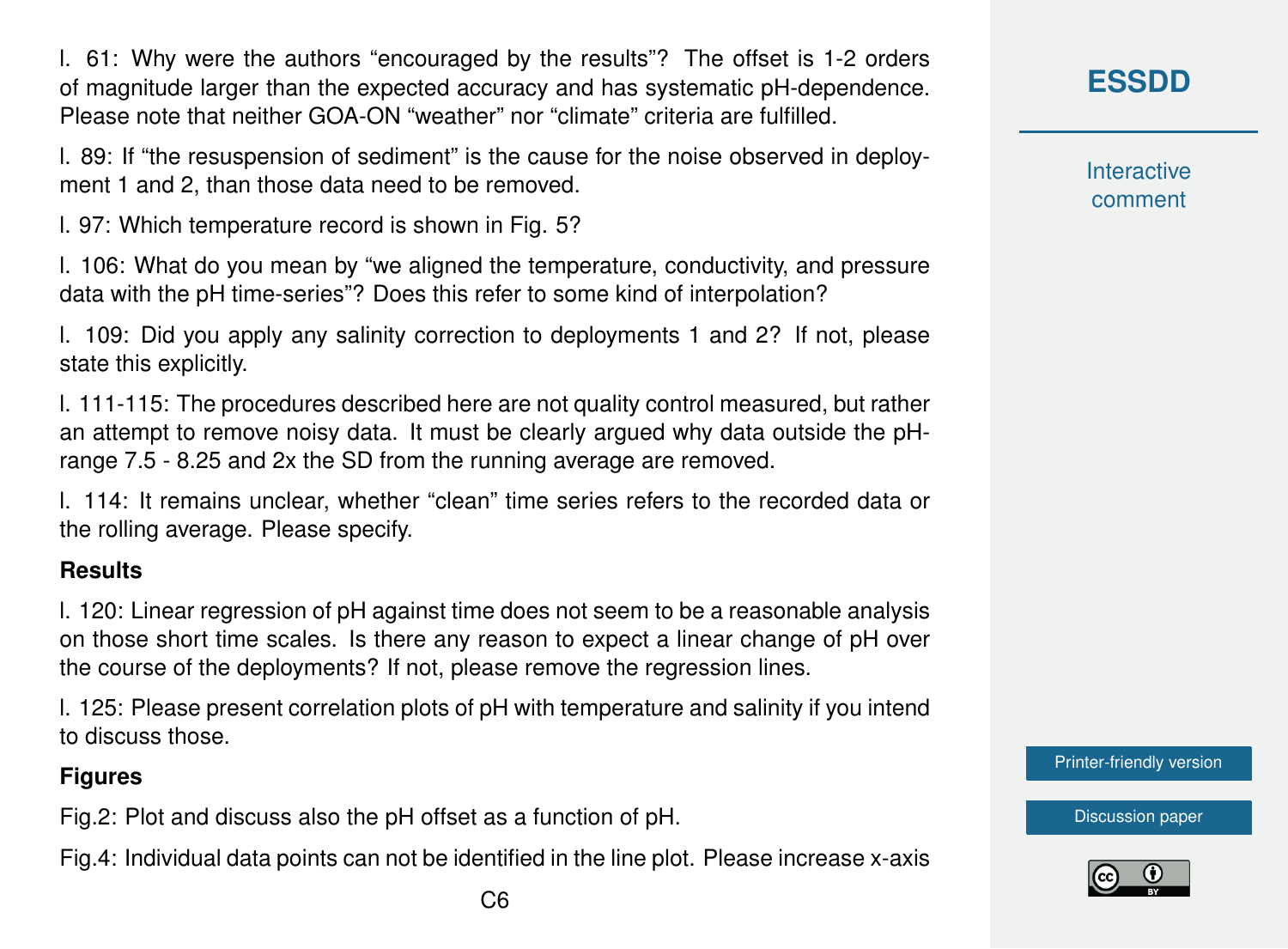$C<sub>7</sub>$ 

to full page width and include points. This would allow to identify patterns in the data, such as in Fig. 1 of this review generated online on the PANGEA website.

Fig.5: Remove linear regression.

### **Data sets stored at Pangea**

Raw data that would allow to re-process the data (for example if new dye characterizations become available) are missing. Please include those in the data set.

Deployment location appears on Corse on the build in map (presumably due to a wrong sign of longitude values). See Fig. 2 of this review and please correct.

### **4 Technical corrections**

Grammar and wording were not reviewed due to severe methodological limitations and concerns of scope, which need to be addressed first. In general the presentation quality is fair, but in some parts poor grammar and wording make it hard to understand the meaning unambiguously.

The mentioned R code written to perform data processing, quality control and visualization is not made accessible.

#### **5 References**

Carter, B. R., Radich, J. A., Doyle, H. L. and Dickson, A. G.: An automated system for spectrophotometric seawater pH measurements: Automated spectrophotometric pH measurement, Limnol. Oceanogr. Methods, 11(1), 16–27, doi:10.4319/lom.2013.11.16, 2013.

## **[ESSDD](https://www.earth-syst-sci-data-discuss.net/)**

**Interactive** comment

[Printer-friendly version](https://www.earth-syst-sci-data-discuss.net/essd-2020-45/essd-2020-45-RC2-print.pdf)

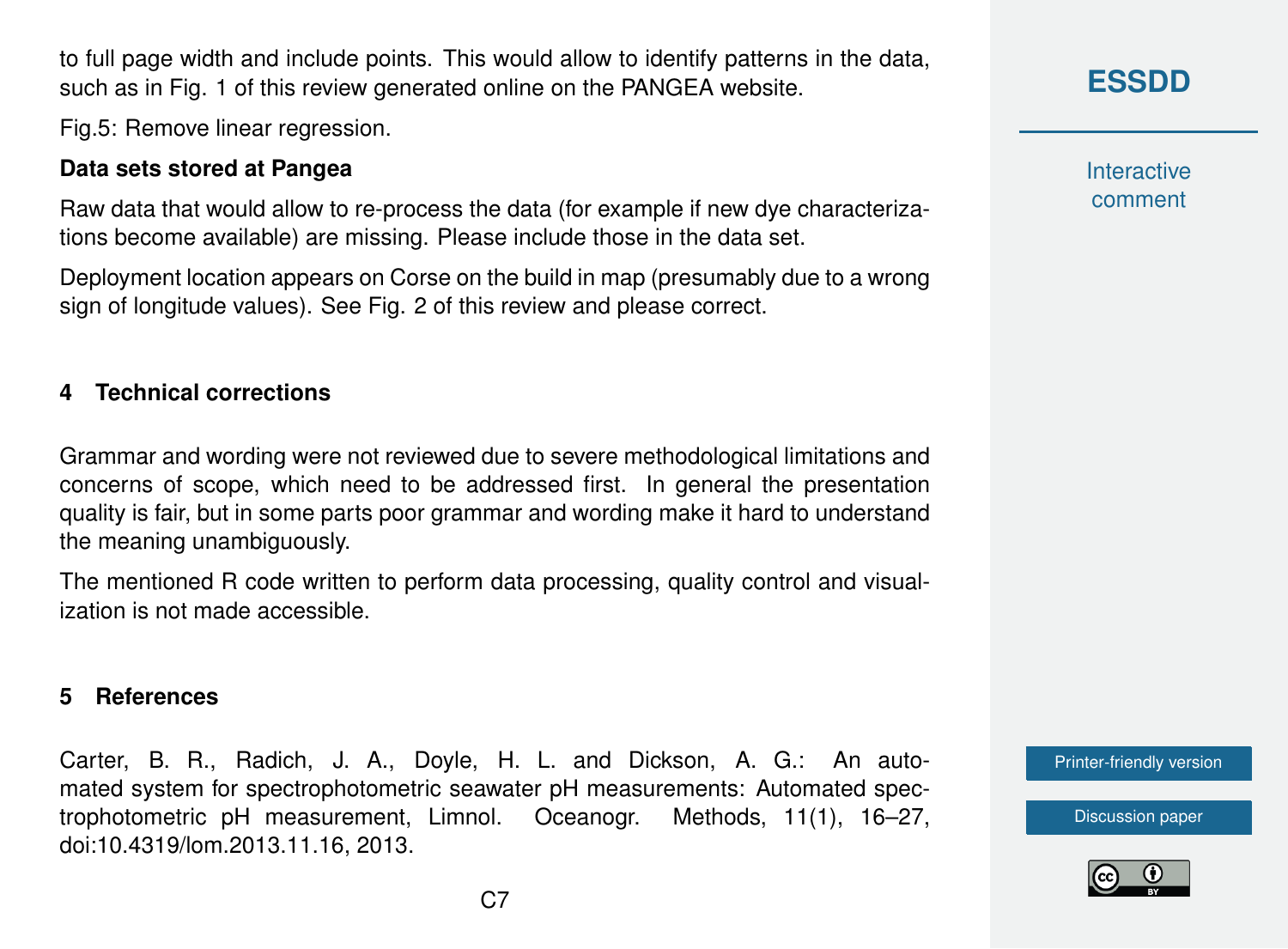Clayton, T. D. and Byrne, R. H.: Spectrophotometric seawater pH measurements: total hydrogen ion concentration scale calibration of m-cresol purple and at-sea results, Deep Sea Res. Part Oceanogr. Res. Pap., 40(10), 2115–2129, doi:10.1016/0967- 0637(93)90048-8, 1993.

Douglas, N. K. and Byrne, R. H.: Achieving accurate spectrophotometric pH measurements using unpurified meta-cresol purple, Mar. Chem., 190, 66–72, doi:10.1016/j.marchem.2017.02.004, 2017.

Hammer, K., Schneider, B., Kulinski, K. and Schulz-Bull, D. E.: Precision and accuracy ´ of spectrophotometric pH measurements at environmental conditions in the Baltic Sea, Estuar. Coast. Shelf Sci., 146, 24–32, doi:10.1016/j.ecss.2014.05.003, 2014.

Liu, X., Patsavas, M. C. and Byrne, R. H.: Purification and Characterization of meta-Cresol Purple for Spectrophotometric Seawater pH Measurements, Environ. Sci. Technol., 45(11), 4862–4868, doi:10.1021/es200665d, 2011.

Müller, J. D. and Rehder, G.: Metrology of pH Measurements in Brackish WatersâAT-Part 2: Experimental Characterization of Purified meta-Cresol Purple for Spectrophotometric pHT Measurements, Front. Mar. Sci., 5, 177, doi:10.3389/fmars.2018.00177, 2018.

Newton, J., Feely, R., Jewett, E., Williamson, P. and Mathis, J.: Global Ocean Acidification Observing Network: Requirements and Governance Plan, , 61, 2015.

Interactive comment on Earth Syst. Sci. Data Discuss., https://doi.org/10.5194/essd-2020-45, 2020.

**[ESSDD](https://www.earth-syst-sci-data-discuss.net/)**

**Interactive** comment

[Printer-friendly version](https://www.earth-syst-sci-data-discuss.net/essd-2020-45/essd-2020-45-RC2-print.pdf)

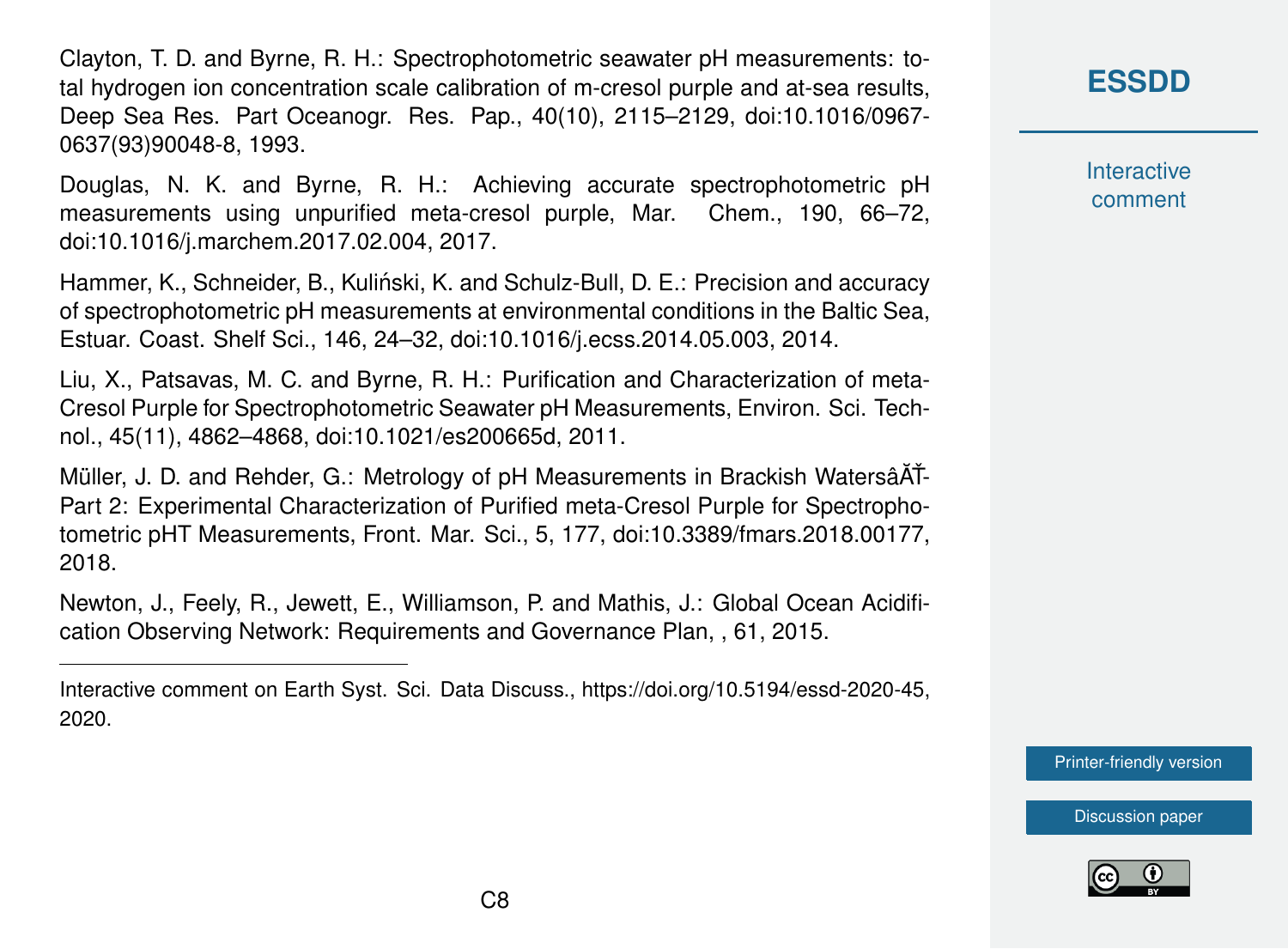### **[ESSDD](https://www.earth-syst-sci-data-discuss.net/)**

Interactive comment



**Fig. 1.** pH time series visualization from PANGAEA (deployment 1, pH plotted over row number)

[Printer-friendly version](https://www.earth-syst-sci-data-discuss.net/essd-2020-45/essd-2020-45-RC2-print.pdf)